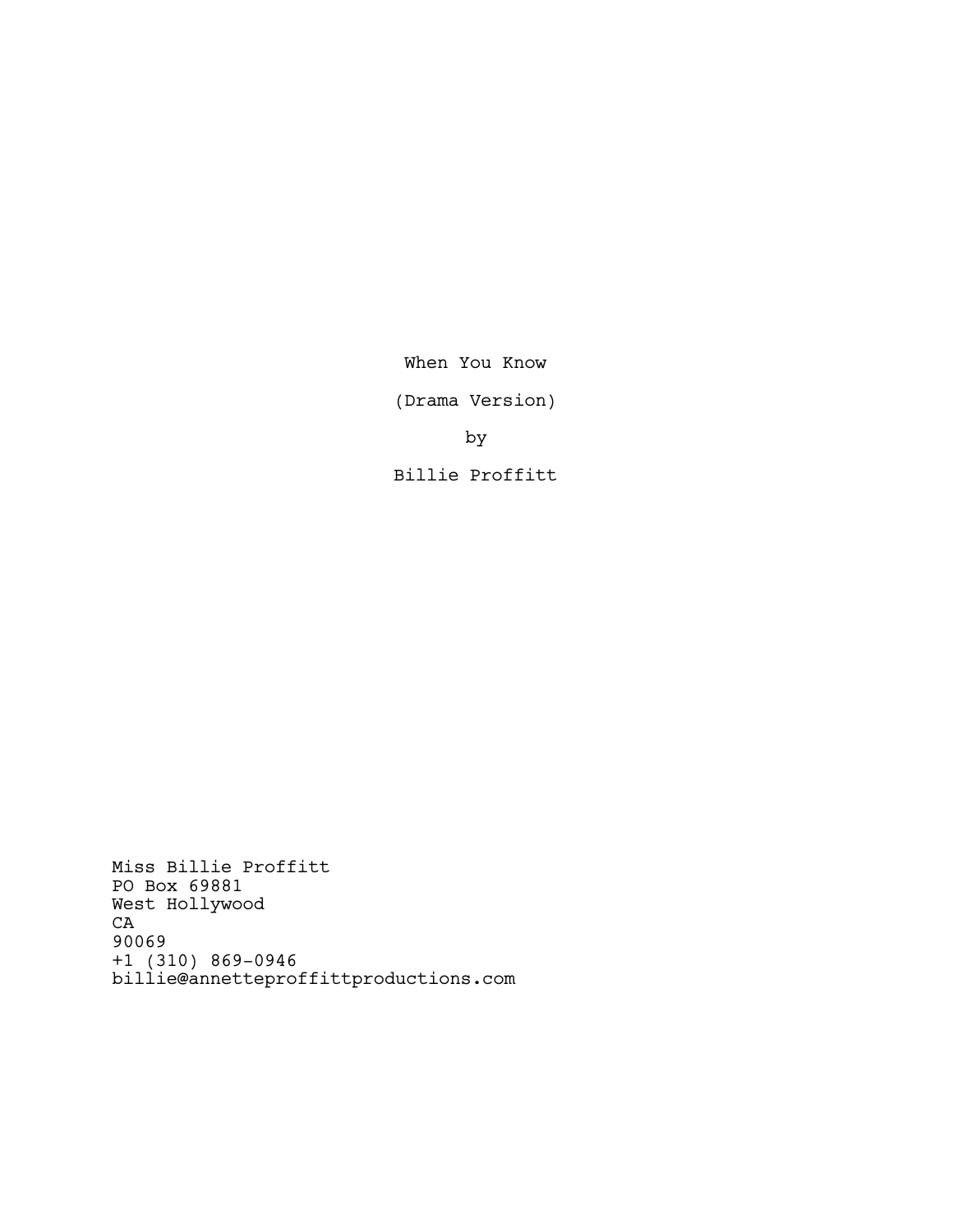# INT. JFK TERMINAL - LATE AFTERNOON

Amongst busy terminal activity we hone in on JACKSON LEVINE in the waiting seats of a gate. Eccentrically stylish he is an attractive man with perfect teeth, longish-floppy hair, tall with a strong build, wearing glasses and an intriguing persona. Truly confident and extremely charismatic rightfully so by his late-30's.

Up walks JANE SINGER, in her early 20's, very pretty, wearing a velour tracksuit and big sunglasses, hair mimicking a Playmate's platinum blonde - she appears to be from Los Angeles. She finds a seat and slumps over her big, designer logo-covered carry-on radiating a mix of intimidation, boredom and hungover across from Jackson.

After a pause and a breath she brings herself to set an unframed artist's sketch to lean up against the seat next to her in the safety of it's sturdy plastic bag. She's a walking stereotype but her thousand-mile stare is relatable: she just doesn't feel well.

> **JACKSON** Did you draw that?

Jane ignores him without meaning to.

JACKSON (CONT'D) Did you draw that?

JANE Oh, me? I'm sorry... No.

*JACKSON* Well, it's beautiful. Where did you get it?

JANE West Village.

There's an awkward pause drawn by her curt answers, which she quickly takes note of and over4compensates for.

## JANE (CONT'D)

I mean, I passed it on our way to brunch and I kept thinking about the artist, so I asked my girlfriends to go back afterward for me to inquire about getting it. It turns out my Aunt sells his work in Key West. What are the odds in that, right?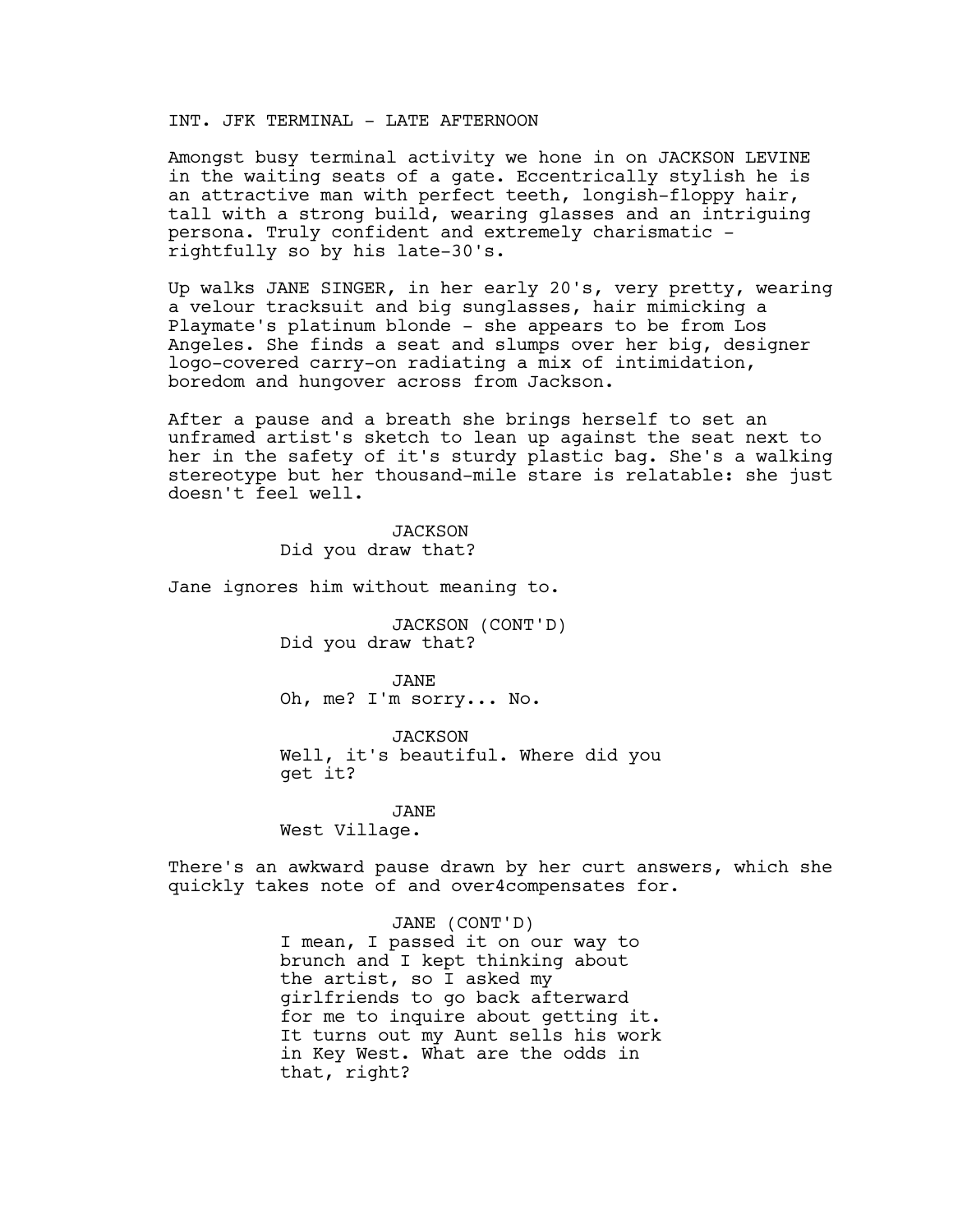Wow! That's pretty cool...

#### JANE

Yeah, you can't do wrong by people in life, you know? The world's just too damn small and people love to talk, talk, talk.

### JACKSON

I guess that's reason enough to be a good person.

# JANE

I didn't say it's reason enough. It's just one little, truth. If you want in on my fundamental beliefs of what motivates the human conscious to be a good person well, that's a whole 'nother other conversation for when I'm not hungover and running on 3 hours of awkward sleep.

**JACKSON** Why was it awkward?

JANE That is none of your business!

#### *JACKSON*

Well, what's your seat and maybe we can get through just a couple of your fundamental beliefs while you're hungover with only 3 hours of awkward sleep on board?

Jane looks down at her passport case where her ticket sticks out just enough. Without moving more than her eyes she responds.

JANE

7B.

JACKSON No way! There's that small world again, I'm 7E. It's looks like we're both stuck in the middle across America today.

Jane looks to the messy line of people all with their bags pushing to hand in their boarding passes.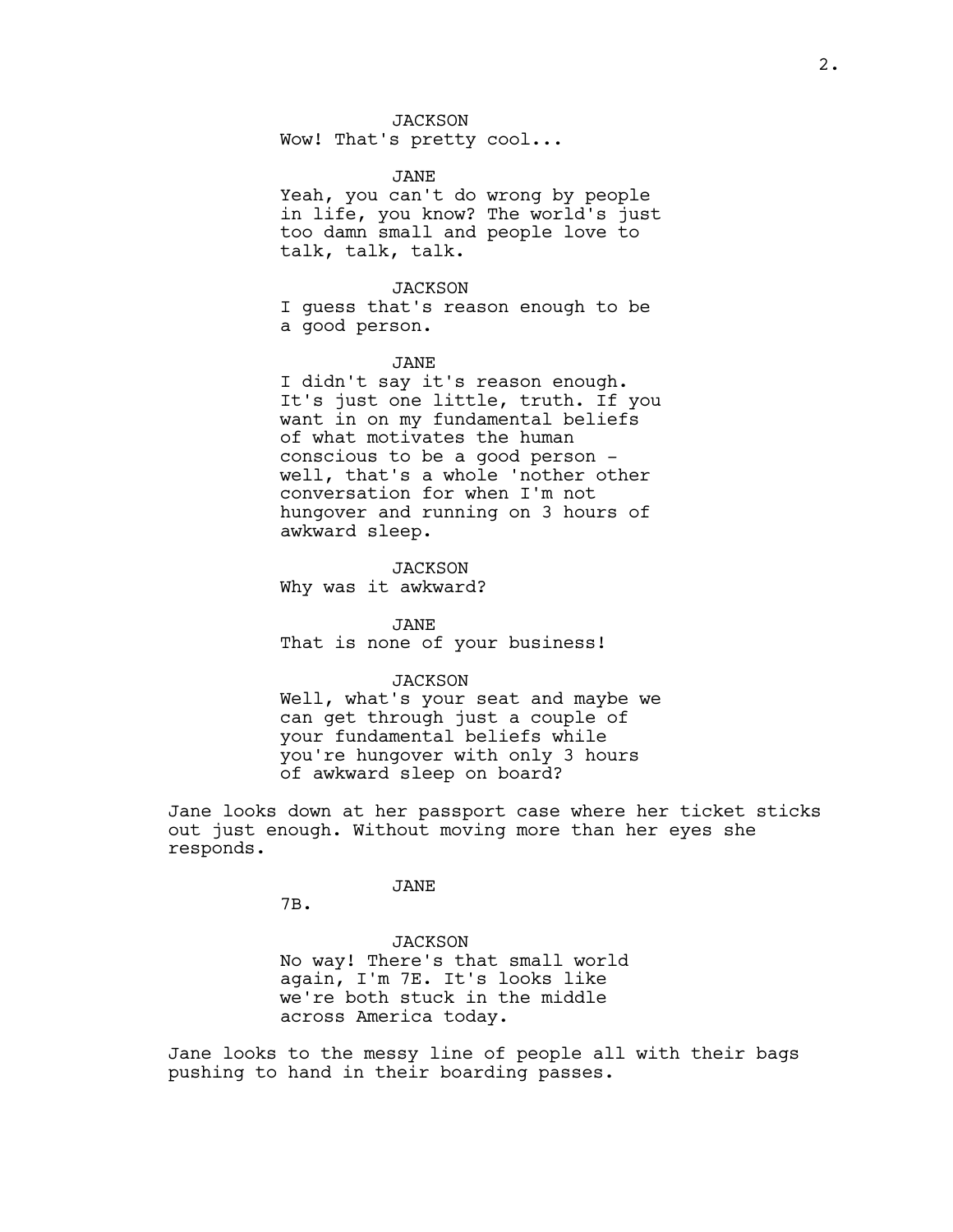I don't get these people who are so eager to get on board like that. I mean, they can't go anywhere we're all on there? I'd much rather have my pounding headache sit here in this cushy pleather chair for as long as possible. Why do they want to push their way to stand next to a coughing toddler for 25 minutes in line before sitting next to that coughing toddler's screaming little sister on the plane for 5 hours - 6! Urgh! It's 6 hours on the ride home. Life is so hard sometimes...

### *JACKSON*

I hear that, Sister. But what do you say we get someone to switch us a seat so we can sit together and share in the discomfort?

JANE

I don't know you.

JACKSON But isn't that the fun?

Jane eyes him from behind her glasses, a smirk emerging on her lips. Her head jerks toward the gate as the last of the passengers are making their way through the ticket reader.

JANE

It looks as if my love affair with this warm, plush public seat is over. It was great talking to you, perhaps we'll toast Bloody Marys across the aisle?

Jane cocks her head with a smile before getting up and waking to the gate. Jackson quickly follows. Jane hands her ticket to the AIRLINE REP as Jackson speaks loudly toward following her.

> *JACKSON* Baby, please don't be mad - I'm sure it's worth just an inquiry.

Jackson turns to address the Airline Rep directly.

JACKSON (CONT'D) Hello, Ma'am, how are you?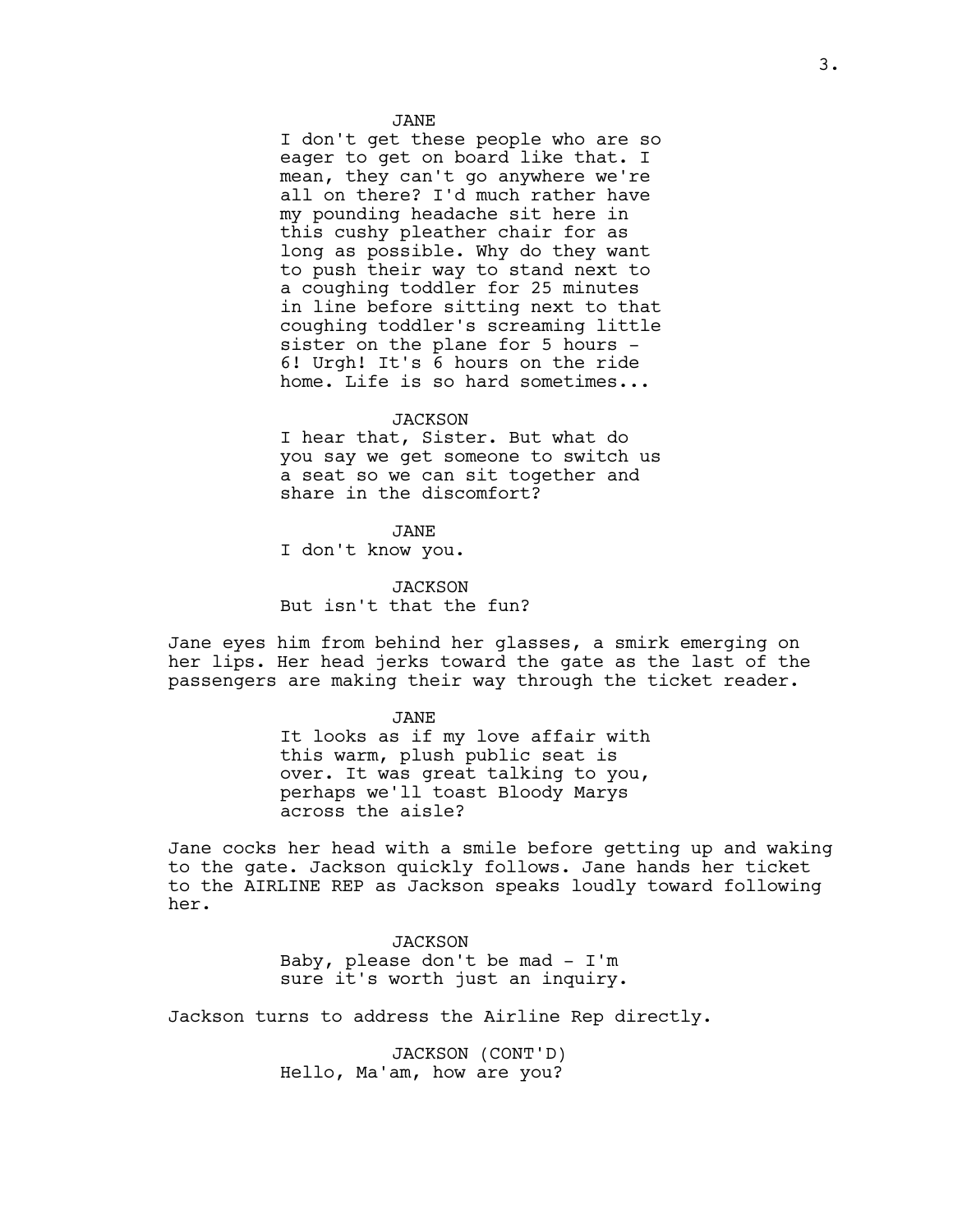# AIRLINE REP

I'm well, thank you, Sir, how are you?

#### JACKSON

Well, we're great, thank you! We just got married! But my wife here is upset because our seats aren't next to each other on this flight. Is there anything you might be able to do to help us? Please?

AIRLINE REP Well, congratulations. But I'm sorry, it's too late - there's nothing I can do in the system now. Let me see your boarding pass. You're very close, I'm sure you'll survive, Ma'am.

JACKSON Really? There's nothing at all you can do?

Jane laughs in amusement with his pickup attempt.

JANE Oh, I assure you I will survive, Ma'am. Just like he will when he doesn't get what he wants later tonight.

Jane's attempt to make the stuffy Airline Rep uncomfortable works and she walks away down the tunnel without Jackson.

# INT. AIRPLANE - LATE AFTERNOON

Jane and Jackson are the last to board the plane. She excuses herself getting into her middle seat while Jackson puts his bag above Jane's seat and begins folding himself into the small middle seat on the other side. He leans over the WOMAN PASSENGER next to him loudly addressing Jane.

JACKSON

Honey, please don't be upset. I'm so sorry. With everything going on I was a little late to check us in...

JANE (MOUTHS SILENTLY) What are you doing? Please, no.

JACKSON I promise I'll make it up to you.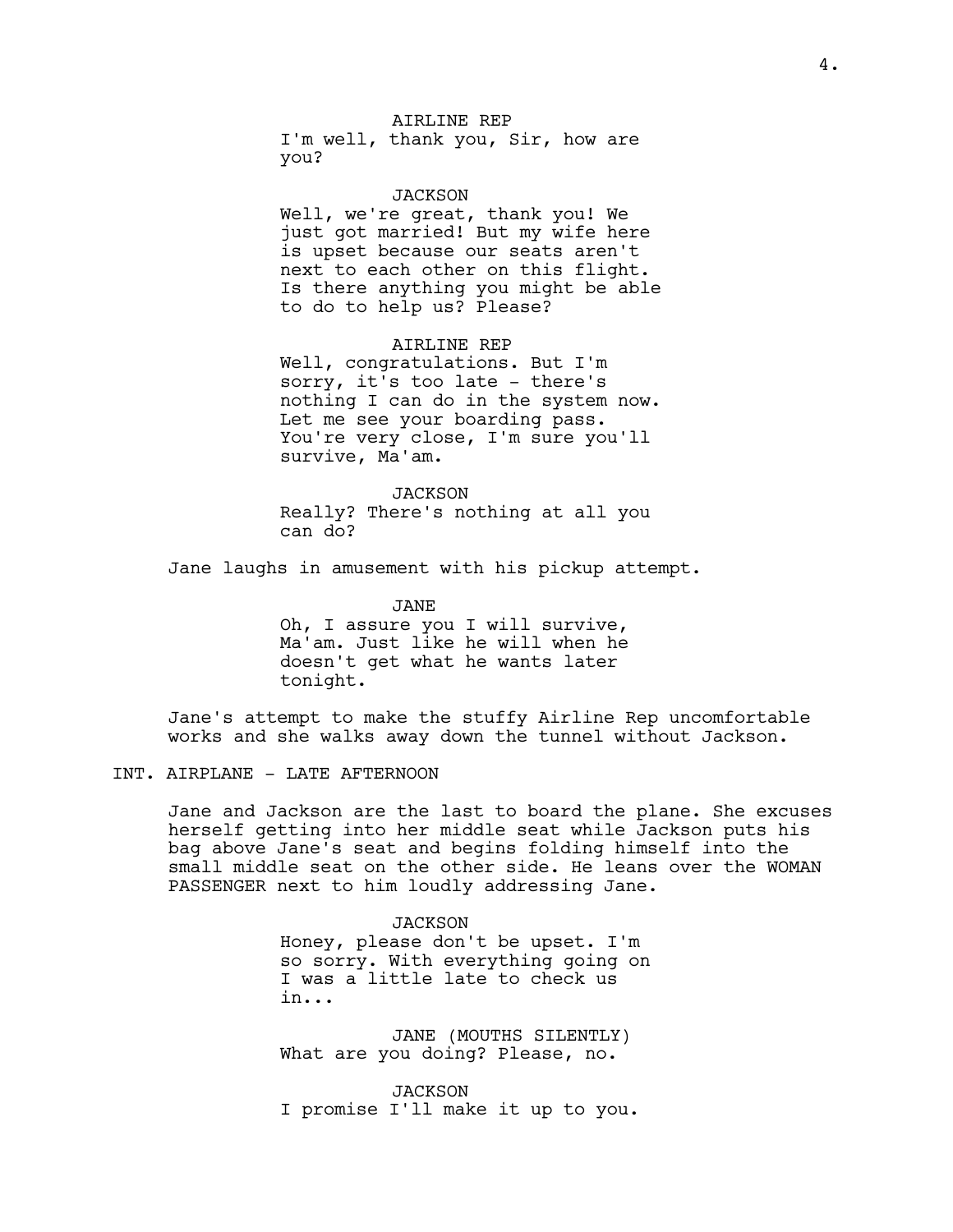Jane puts her headphones in and twinkle fingers waves before ignoring him.

> JACKSON (CONT'D) Baby, this is the shortest flight on our Honeymoon...

Jane is pushing buttons on the screen in front of her. Jackson begins explaining himself to the people in the aisle seats.

> JACKSON (CONT'D) I'm so sorry, guys, I'm totally in the doghouse, I just got married yesterday and we've been seated apart. Would either of your be willing to switch with me?

WOMAN PASSENGER Awwww! Congratulations! Yes, I'll take your middle seat.

MAN PASSENGER Happy to move over if it brings the volume down.

*JACKSON* Thank you so much! Really thank you... drinks are on me!

Jackson takes his glasses off and puts them in his shirt pocket as everyone gets up for the swap as a FLIGHT ATTENDANT comes squawking over.

Jane's face takes notice in surprise, just as Jackson sits down next to her. He reaches to hold her face in both his hands and kisses her long, hard and deep.

Their eyes catch for a quiet moment.

JANE Are you crazy? You don't just kiss people...

JACKSON Awwwww, Baby, you're so cute when you're flustered.

He kisses her again, this time softer, sweeter and more familiar.

> JACKSON (CONT'D) My name is Jackson Levine.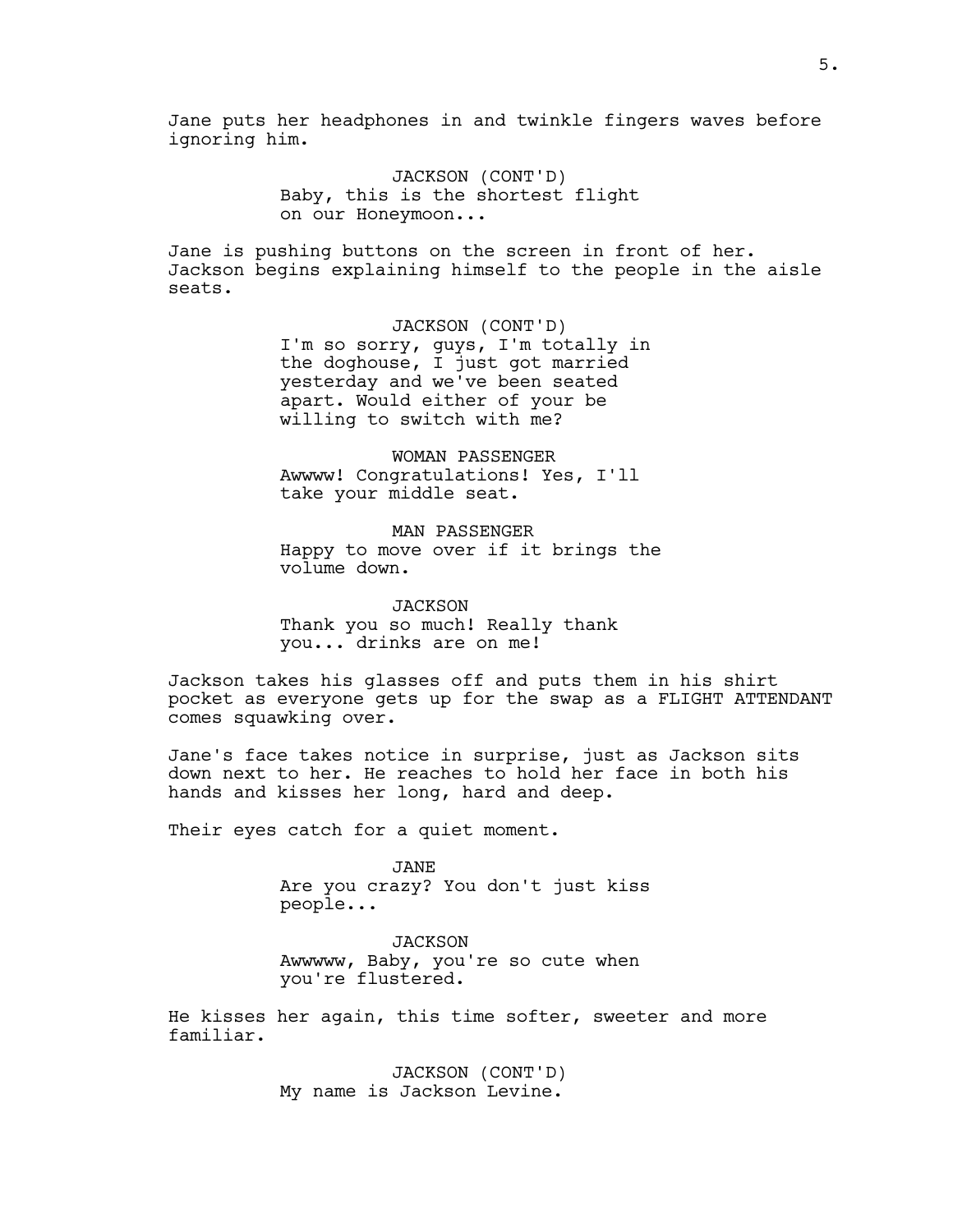JANE

Jane Singer.

# *JACKSON*

Well then, Mrs. Levine, I need to know your birthday so I never forget your gift.

#### JANE

Oh you're so charming, Mr. Levine where did you find your last wife? Was it rush hour on The Q? Another picturesque story, I assume...

#### JACKSON

Call me Jack, it's more endearing. And no, I've never been married before you, My Love.

JANE

Is that right? I find it hard to believe.

JACKSON And why is that?

## JANE

Because first and foremost - and most obviously - you are enough older than I am. Secondly because you are very attractive, it seems well enough off, and because despite my sardonic tone in hopes of making a point, I do find you a very charming man. Jack.

#### JACKSON

I am so happy to hear that, but I still don't know your birthday, Mrs. Levine.

The Flight Attendant comes over the loud speaker but they don't break eye contact.

> FLIGHT ATTENDANT Flight attendants prepare for takeoff.

> > CUT TO: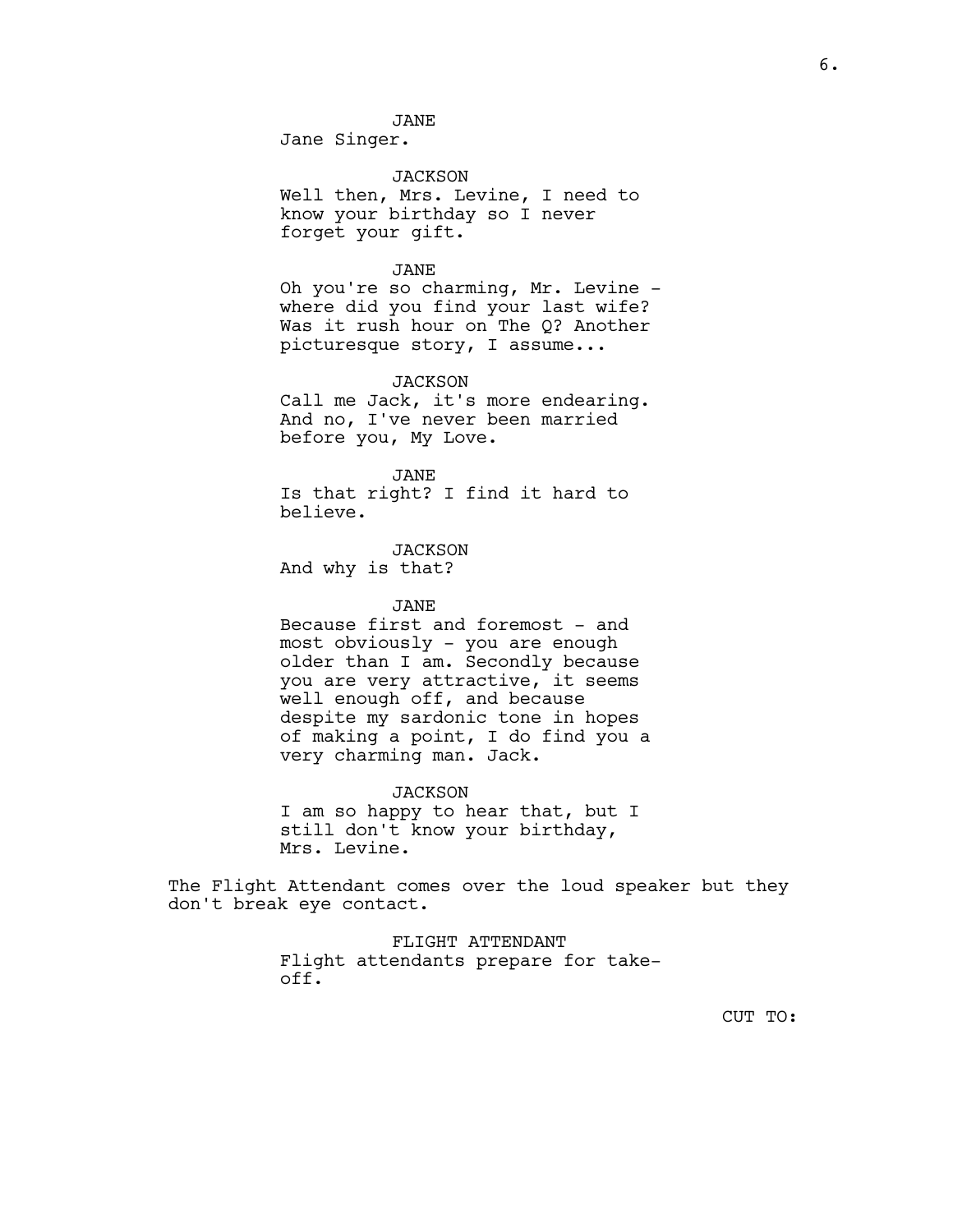# INT. AIRPLANE - EVENING

Jane's head flies back in wide-mouthed laugher, as Jack, laughing as well, picks up a handful of nuts off her tray and pops them in his mouth. They're sharing drinks and snacks spread across both their trays. Jane's bent knee is in Jack's lap with the armrest pushed upright. She calms down and grabs a cracker putting cheese on it. Jacks stares at her, enamored and watching her every move.

> *JACKSON* I don't know where you came from, but I'm not letting you go.

JANE Is that right?

She leans in closes her eyes waiting for a kiss with a small smirk on her face. He kisses both her cheeks, then looks her in the eye very closely.

> *JACKSON* Do you trust me?

JANE For as long as I've known you? Absolutely not!

JACKSON Have I done anything to make you not trust me?

JANE

No. But the pool of data isn't big enough to fish from yet.

*JACKSON* Fair enough. Then come on a little ride with me? Solely for the scientific purpose of obtaining more data, of course.

JANE I believe I already am on a little ride with you, Mr. Levine - in more ways than one.

Jackson puts his forehead against Jane's, his eye alternating from a deep stare into one of her eyes, and then the other. The intensity makes her giggle.

> JACKSON Are you ready?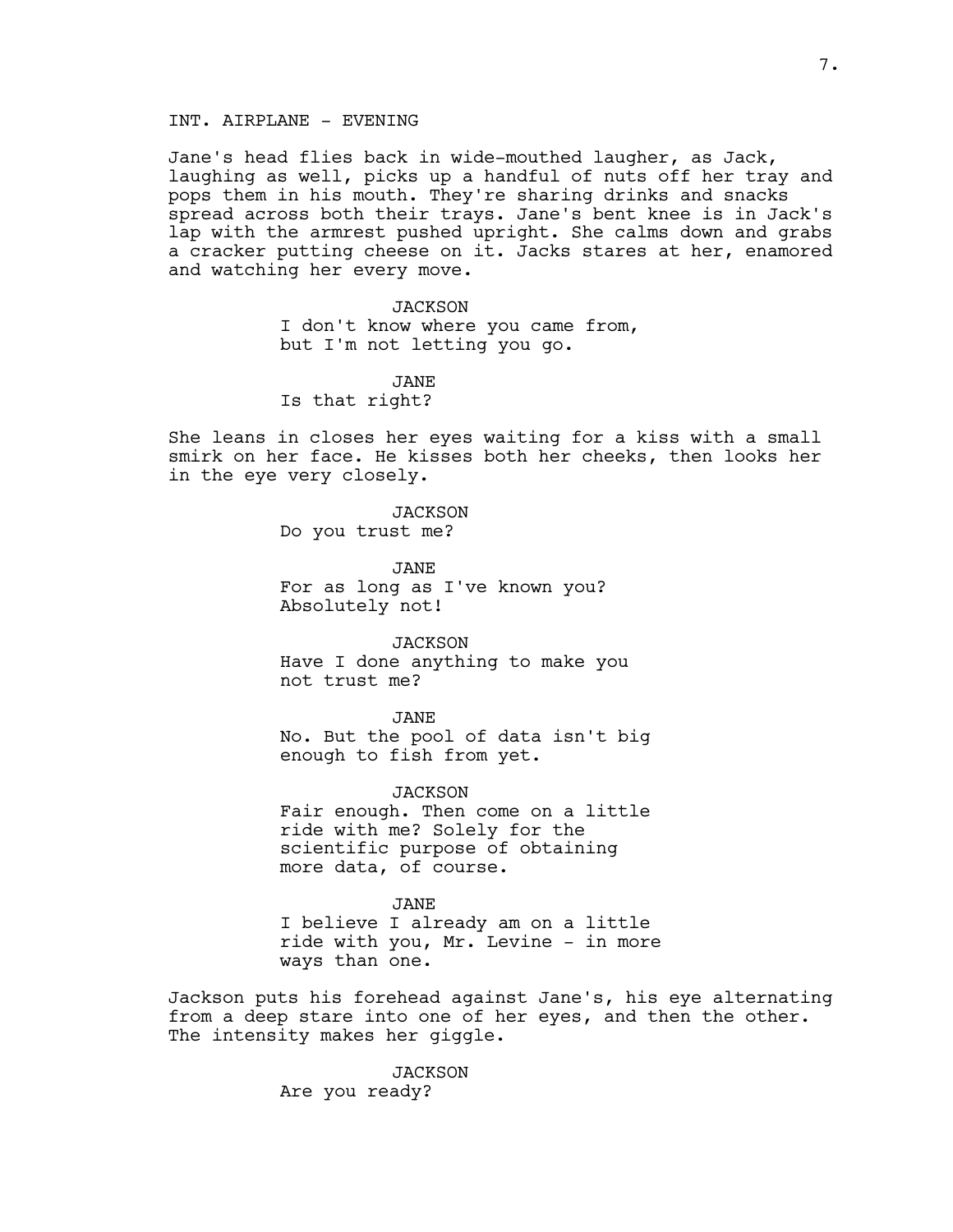JANE Ready for what?

There's a pause.

# *JACKSON*

I love you.

Jane pulls away rolling her eyes, but Jackson pulls her back to his forehead, still staring.

> JANE Oh please! You don't know me! Or... You know enough about me to know that you *could* love me.

> JACKSON Nope. I love you and I want to hear you say it back to me.

She pushes him away.

JANE

No. I don't say that for a laugh. When I say it I mean it.

JACKSON

Then mean it.

JANE I'm not asking anymore, I'm telling you: you're crazy.

JACKSON I just may be, but I'm crazy in love with you.

JANE

Oh Jesus.

*JACKSON* 

Stop running away from me every time I give you the opportunity to be vulnerable.

JANE

I'm not!

JACKSON Then say it.

JANE

No!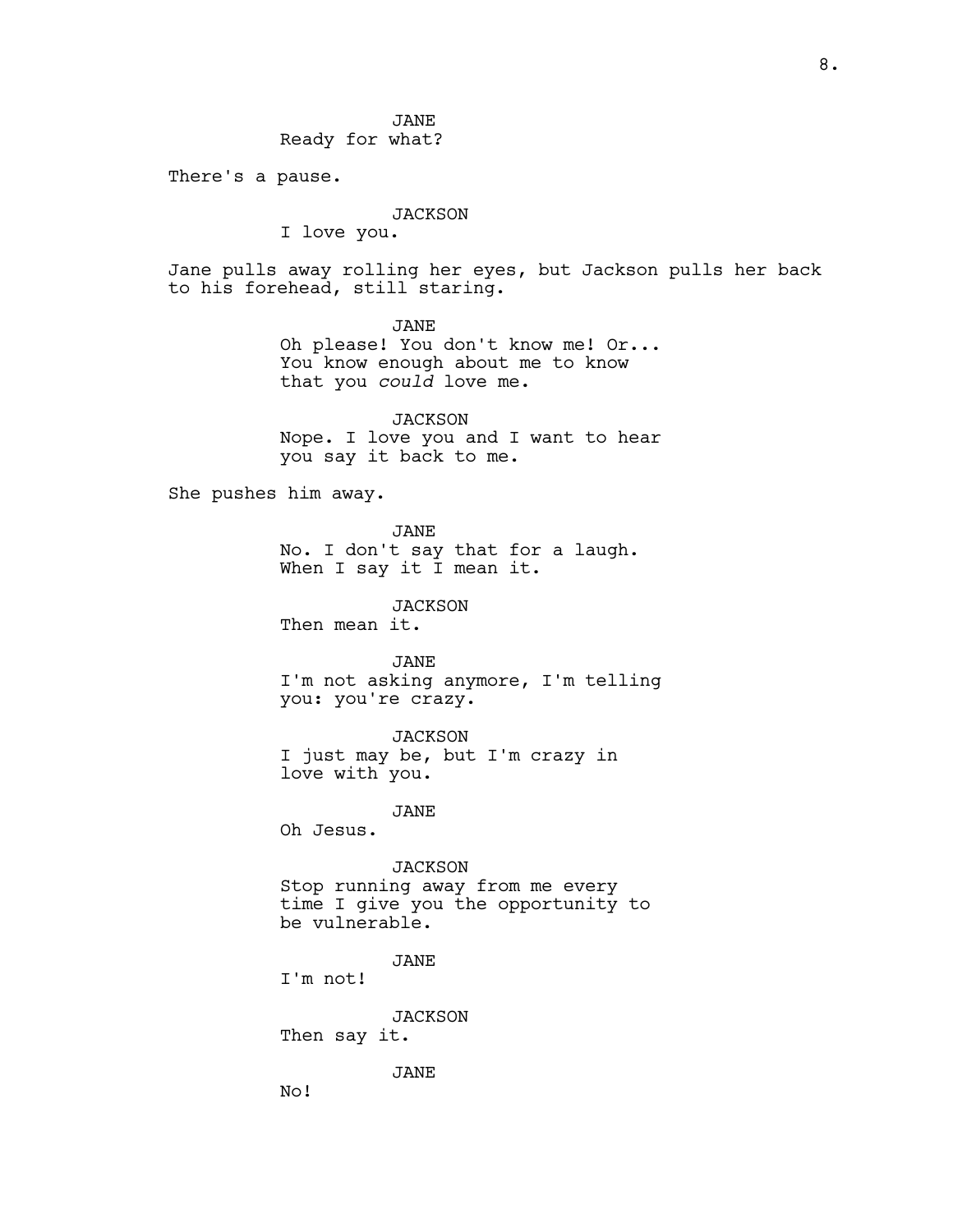*JACKSON* What scares you about it so much? JANE I'm not scared by it - it takes a lot more than that to scare me. *JACKSON* Uh-huh. Well, if you're going to avoid intimacy out of fear, the least you can do is admit it to your husband. JANE I'm not scared! And you're not my husband! JACKSON Well, not technically anyway - not yet. And if you're not scared then just say it. JANE Fine! I - Jackson cuts her off. **JACKSON** Wait - wait! I have to get ready to hear it! Look me in the eyes. Jane rolls her eyes again, finding this all quiet humorous. JANE Oh... my... god... JACKSON Okay, go for it. JANE I love you. *JACKSON* I love you. Jane's demeanor completely changes. Tears well up as Jack pulls her into his chest hugging her tightly; he kisses her forehead. JACKSON (CONT'D)

Now tell me that wasn't one of the best rushes you've ever felt?

Jane doesn't say anything, but hangs on to him.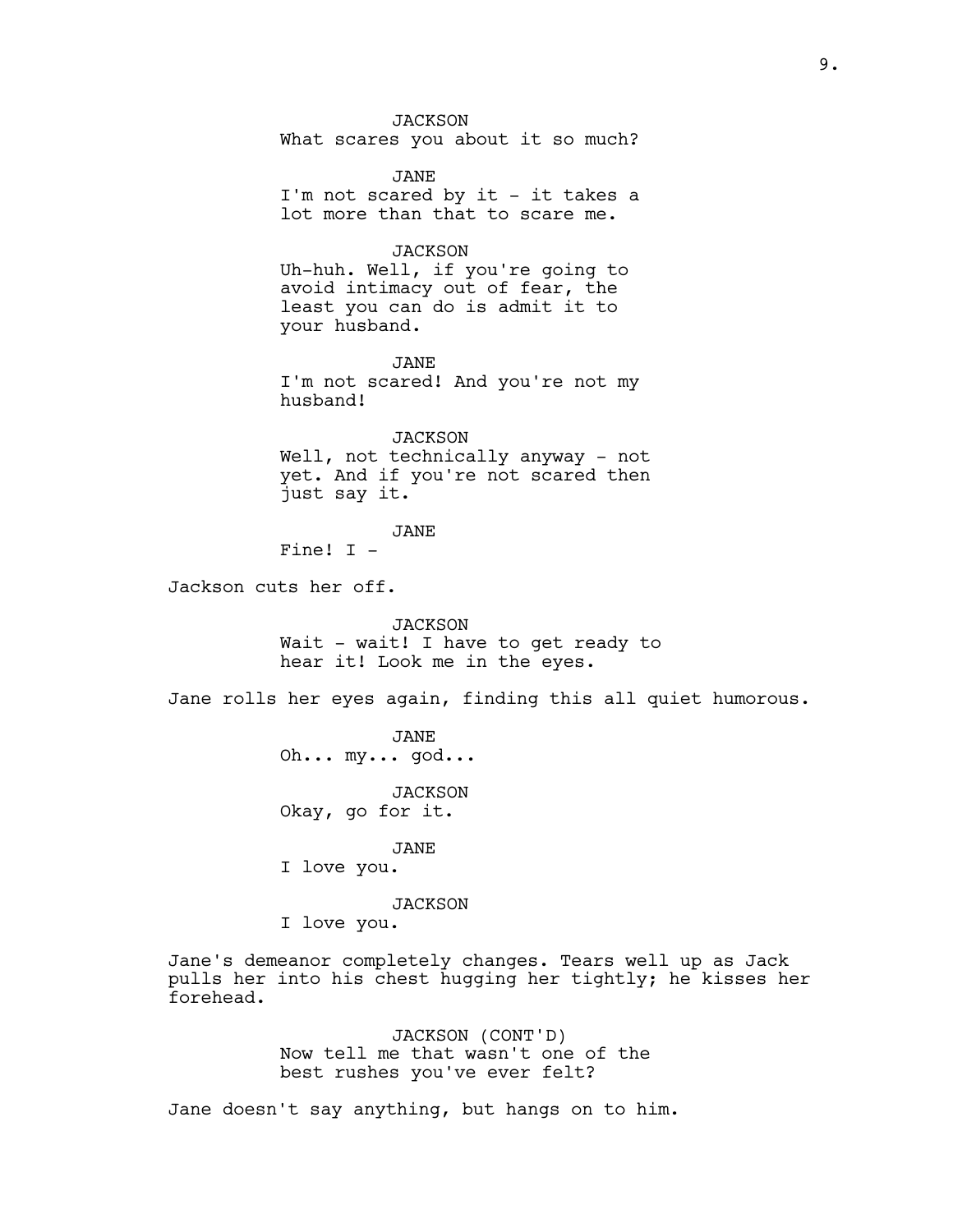JACKSON (CONT'D) I want you to move to Manhattan with me.

Jane sits back up.

JANE

Jack, this is all very idealistic, but we're going to touch the ground at point. I have literally been here for weeks trying to figure out just that - do I want to apply to transfer within my company? But really the answer I've come to is that New York is just not the place for me.

### JACKSON

I hear you - let's start smaller. You're coming to the wedding with me this weekend. That gives me abo9ut a 78 more hours to change your mind. I'm confident the deck will act in my favor.

JANE

Coming to the -

JACKSON You need to know that I do love you.

JANE Okay, yeah, we'll start small.

Jackson leans back into Jane grabbing her chin with one hand, he turns her face an whispers in her ear...

> *JACKSON* I want to be inside you.

Jane's mouth drops, she in on this, but she's judging herself.

## JANE Knock it off.

She tries to laugh it off to diffuse the energy.

**JACKSON** I can't help it. I want to feel you so bad.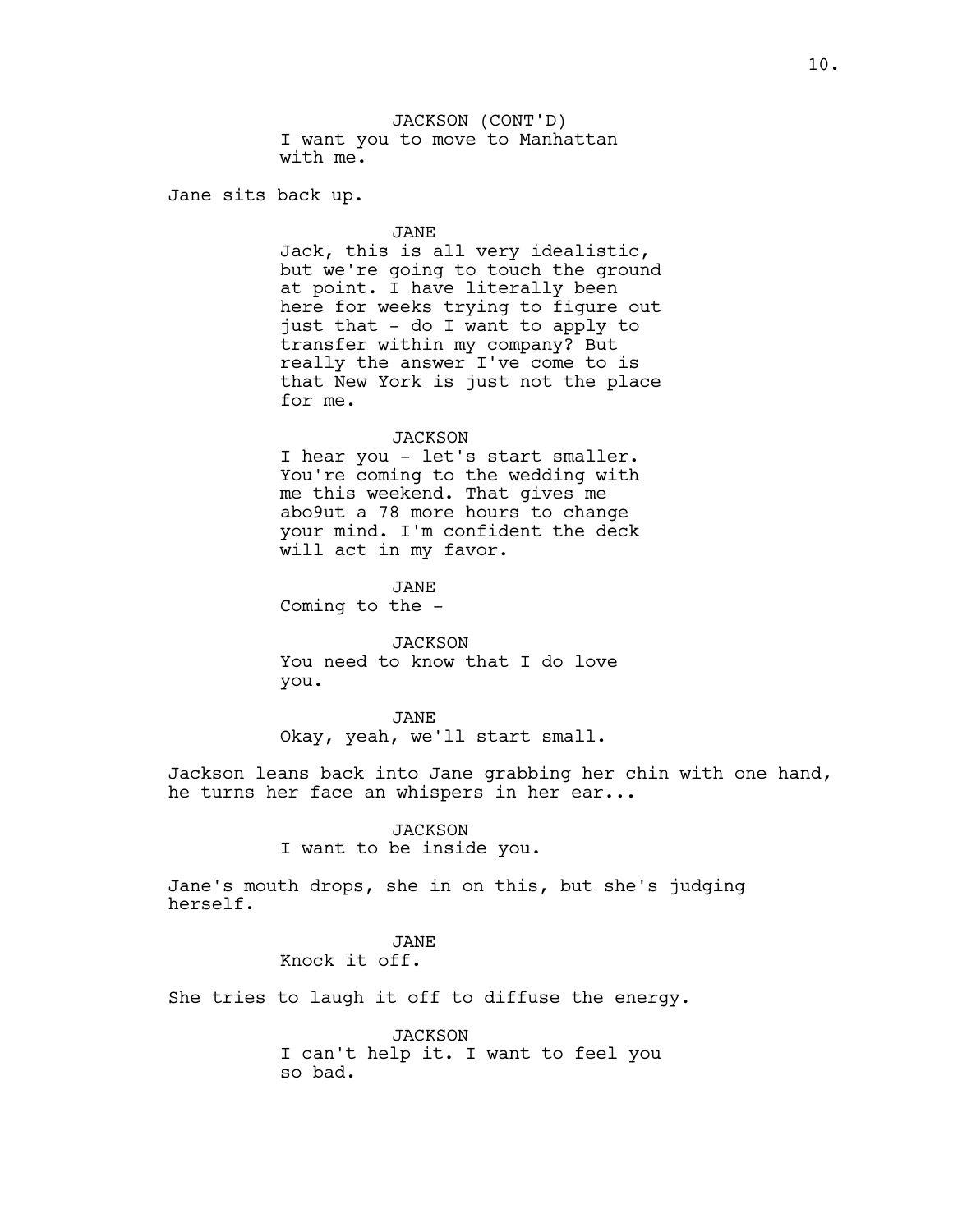JANE I've never done the Mile-High thing before! And I don't believe I'll be changing that on an *afternoon* flight. *Today*.

#### JACKSON

Neither have I, but I'm pretty sure we will be changing that on an afternoon flight - today.

JANE

There isn't an empty seat! Nice try, Sir, but no way.

*JACKSON* I know you taste just like vanilla ice cream. I can imagine it right now.

Jack takes Jane's hand and puts it on his stealth semi-hardon.

> JACKSON (CONT'D) What are you doing to me? It's hard to keep up... I can't wait to feel you wrapped around me, all tight and wet. I c an't wait to hear you tell me you love me while you cum. How bad do you wanna feel me?

Jane leans in to Jackson's ear.

JANE

I'm worried if I get up right now that I'll leave a spot on the seat.

JACKSON Oh god you drive me crazy. Okay. I'm going to the back bathroom on the right - watch for when I go in and come like 2 minutes later. Only knock once so I know it's you.

CUT TO:

### INT. AIRPLANE LAVATORY - NIGHT

Jack pushes Jane's head against the mirror kissing her while he pulls her tank top up around her neck and her pants off as she sits perched on the tiny sink.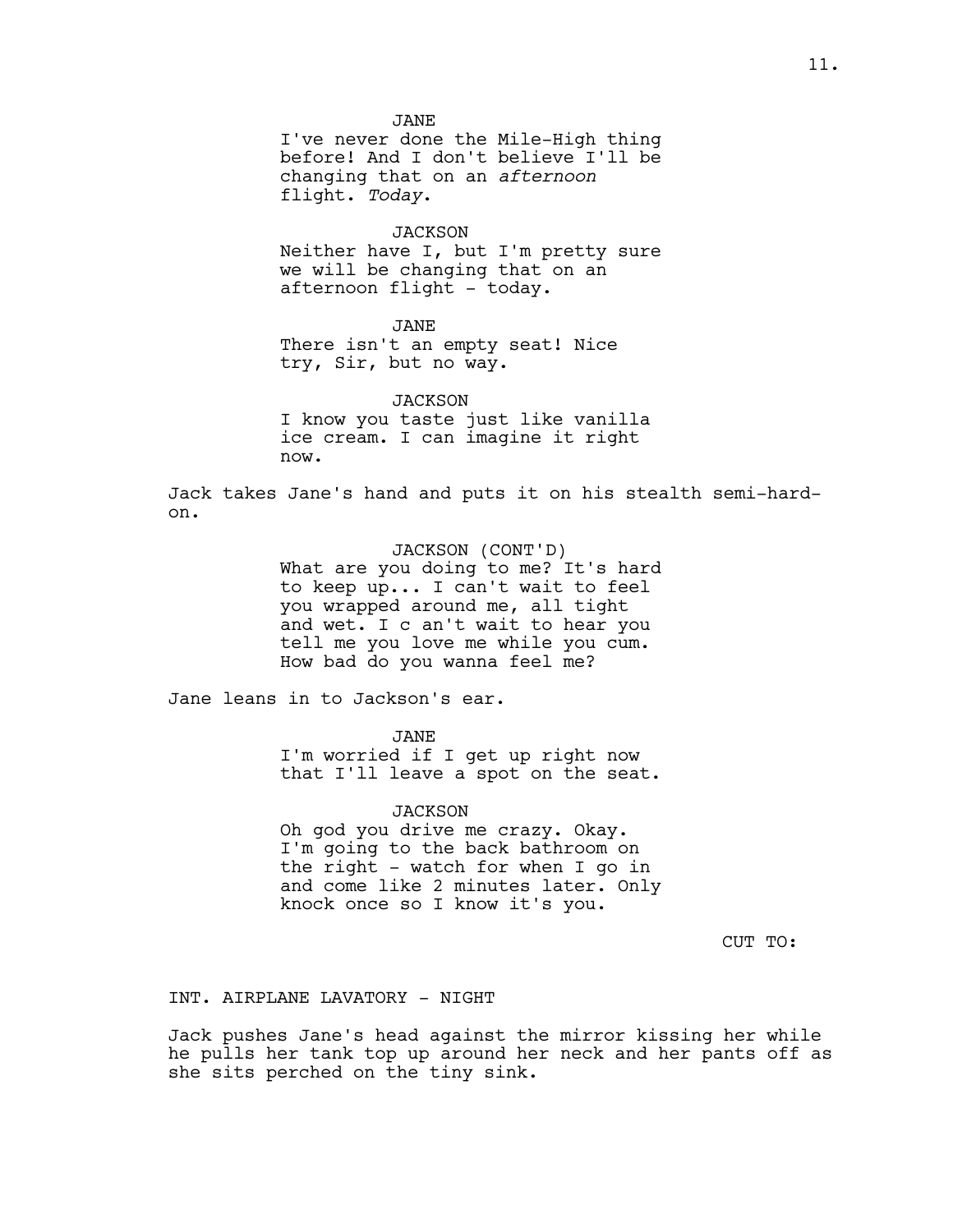He moves his lips from hers down her neck, pushing her bra off one breast his mouth continuing down her body until he pulls her lacy panties off to one side, his face buried between her legs for a moment.

Jack stands back up, wipes his mouth and adjusts himself. He kisses Jane again as her eyes roll back in pleasure.

Their intimacy goes on for a moment.

CUT TO BLACK SCREEN:

INT AIRPLANE - NIGHT

Jane is asleep on Jackson's shoulder as he tries to politely wake her by kissing her head.

> JACKSON Baby Girl, we need to go soon.

> > JANE

Already? I don't want to move.

JACKSON

I know, but let's just get through tonight's separate festivities and you'll be falling back to sleep on me before you know it. We've been circling, so with the delay I'm sure we both have some frustrated party go-ers awaiting our arrivals.

As Jane wakes up Jack pulls her things from underneath the seat in front of her, putting them with his own. Jack's already on his phone as Jane digs for hers.

CUT TO:

Jane haplessly puts on her jacket as she walks in front of him down the aisle and off the plane. As Jane's phone finally turns on buzzing with messages, Jack's is ringing.

> JACKSON (CONT'D) Hey, we just landed.

BRIAN (V.O.) "Oh, don't worry, Brian, the latest flight possible will be NO - BIG - DEAL!"

*JACKSON* I hear you.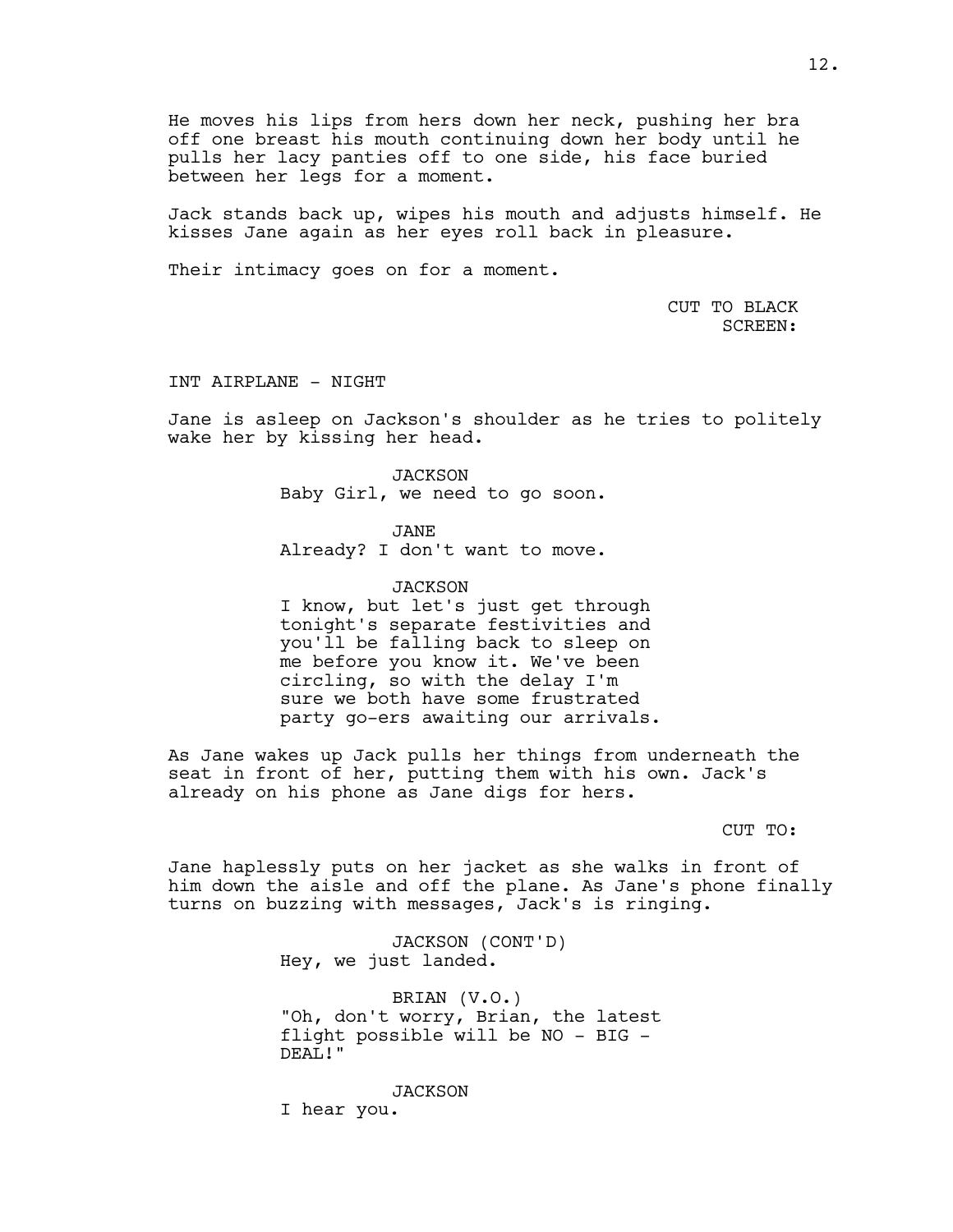BRIAN (V.O.) "I would NEVER be late for your rehearsal dinner, man! I love you!"

JACKSON I'm coming as quickly as my New York City legs can take me, and wait for it  $-$  oh yes, that was definitely a dig on LA.

BRIAN (V.O.) Urgggggghhh!!

*JACKSON* You know I'm sorry! We'll see you outside in a minute!

BRIAN (V.O.) Yes, you will! Wait - who's "we"?

Jackson hangs up. Jane is walking next to him loosely hanging onto his jacket to up at his speed while she goes through her phone messages when her phone rings.

> JANE Y-elllllllo! HEATHER (V.O.) You. Are. Late. Per use. JANE You know, I think I've heard this once or twice before - let me guess

HEATHER (V.O.)

what you0'll say next!

Very funny.

JANE I'm a comin', I'm a comin'!

HEATHER (V.O.) Let me guess - you checked bags, didn't you?

JANE Lady, I was there for a month! How on earth could I possibly rock the ensembles necessary for landing a 5th Avenue fashion job without checkin' a bag, yo?

HEATHER (V.O.) Blah, blah, blah, 1 or 2?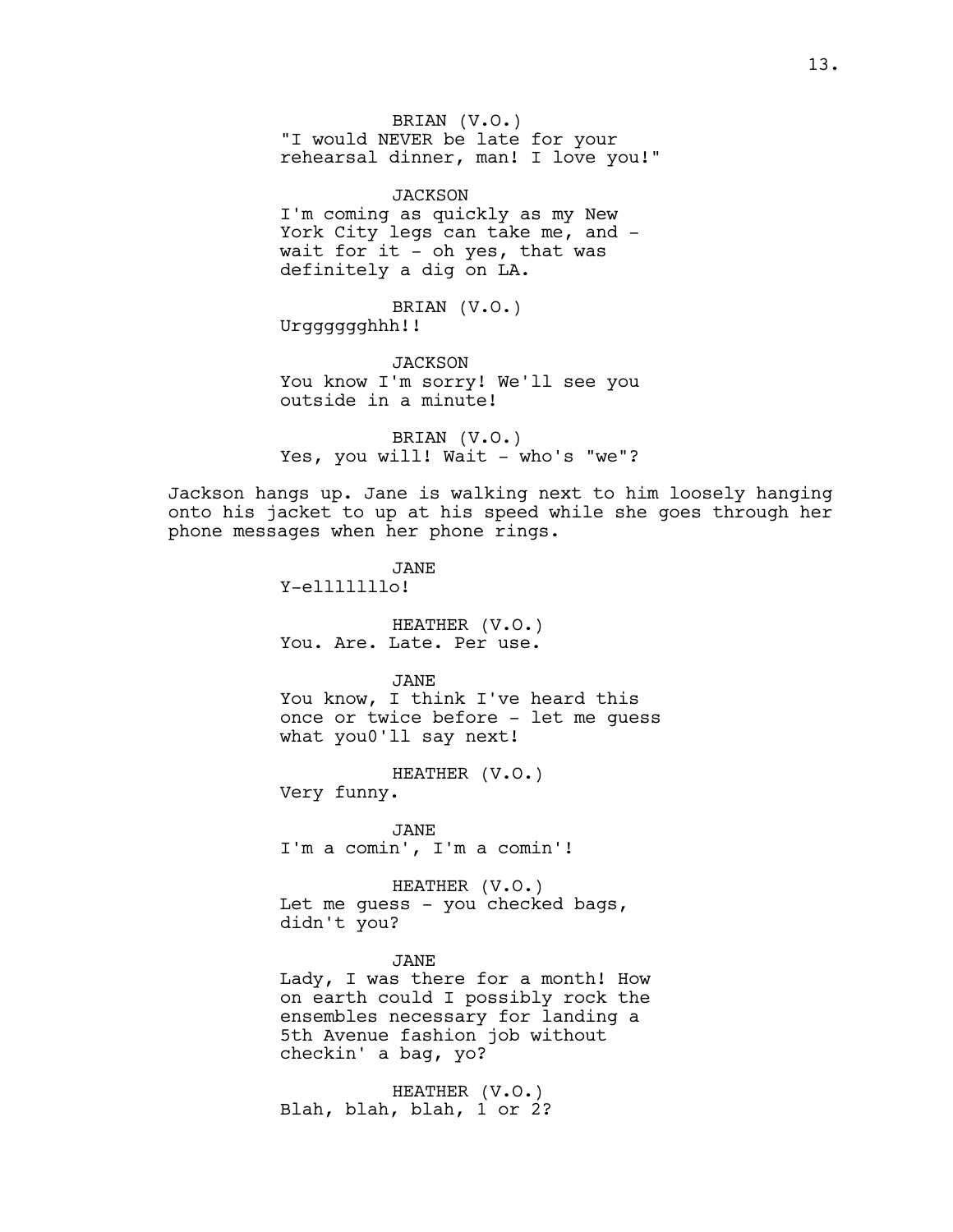JANE And carry the rest?

HEATHER (V.O.)

1 or 2!

JANE

2, Ma'am.

HEATHER(V.O.)

Urgh! We have 25 minutes to get to Fourteen. I'm trying to get them to stall her, but if we miss the "Surprise!" Then *our* dinners are going on *your* AmEx, you read? And they sold out of the pewter color she liked, so we got her a soft purple instead - she can always exchange it if she wants, you know? I knew you'd agree with me *because I'm picking you up from LAX*. You're welcome.

CUT TO:

INT. BAGGAGE CLAIM TERMINAL - NIGHT

Jane and Jackson arrive at a carousel and Jackson sets Jane's purse and painting at her feet.

> JACKSON I'm sorry I can't wait for you, but I seem to be the "not-so" best man right now.

Brian and Justin are walking in the sliding doors looking for Jack when they spot him.

BRIAN

Hey asshole! Forget about getting the hot young blonde's number, I have 3 of those in the wedding party waiting for you! Let's *move*!

*JACKSON* 

He didn't mean that.

Jackson kisses Jane on the cheek and he's off toward his friends.